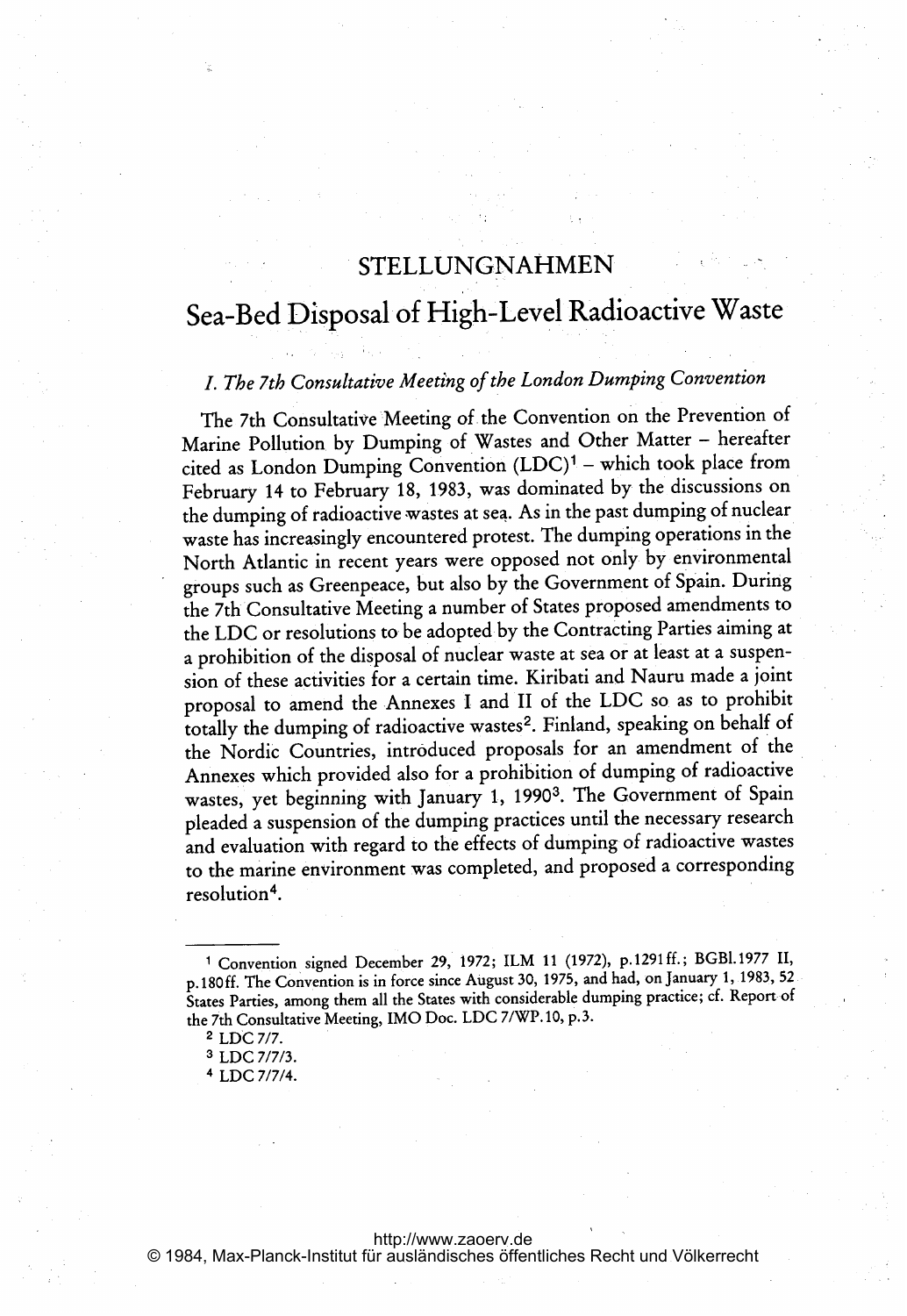### Sea-Bed Disposal of High-Level Radioactive Waste 95

Opposition against these proposals came from the United Kingdom which argued that there is no scientific and technical evidence demonstrating the need for <sup>a</sup> total ban on dumping of radioactive wastes; however, the United Kingdom would be ready to stop dumping of radioactive wastes when "clear evidence was found that such operations were harmful to the marine environment"<sup>5</sup>. Similar statements were made by several industrialized States, including the United States of America, the Federal Republic of Germany, Japan, the Netherlands, the Soviet Union, France, Canada, and Greece<sup>6</sup>. Due to this opposition, the initiatives of Kiribati and Nauru, as well as that of the Nordic Countries, had no success although both proposals had found the support of <sup>a</sup> considerable number of States, such as the Philippines, Ireland, New Zealand, Papua New Guinea, Nigeria, Panama, and Argentina7. The Meeting finally adopted <sup>a</sup> resolution proposed by Spain which clearly was <sup>a</sup> compromise: Dumping of radioactive wastes was to be suspended until <sup>a</sup> group of experts had studied and reported on the scientific basis of <sup>a</sup> prohibition of dumping of radioactive wastes<sup>8</sup>. The resolution was adopted by 19 votes to 6 with 5 abstentions; Japan, the Netherlands, South Africa, Switzerland, the United Kingdom, and the United States voted against, whereas Brazil, France, the Federal Republic of Germany, Greece, and the Soviet Union abstained9.

Another problem which was discussed with relation to dumping of radioactive wastes, was the so-called "sea-bed disposal option". This new method of disposal is being studied at present time in several countries, not only for low-level radioactive wastes but also for high-level wastes and other ultra-hazardous substances which cannot be disposed of on land. Research and development is co-ordinated internationally by the Sea-Bed Working Group established within the Nuclear Energy Agency (NEA) of the Organisation for Economic Co-operation and Development (OECD). The reason why high-level radioactive wastes are included in the deliberations, is that in some States sea-bed disposal which means the implantation of the wastes in the sea-bed, is not considered "dumping" as defined in the LDC so that the prohibition of dumping high-level radioactive wastes is not applicable. Because of this uncertainty Norway proposed <sup>a</sup> resolution to the 7th Consultative Meeting according to which an intersessional meet-

<sup>5</sup> Report of the 7th Consultative Meeting, LDC 7/WP. 10.

 $6$  *Ibid.* 

<sup>7</sup> Ibid.

<sup>8</sup> LDC 7/7/4/Rev. 1.

<sup>&</sup>lt;sup>9</sup> Report of the 7th Consultative Meeting, LDC 7/WP.10.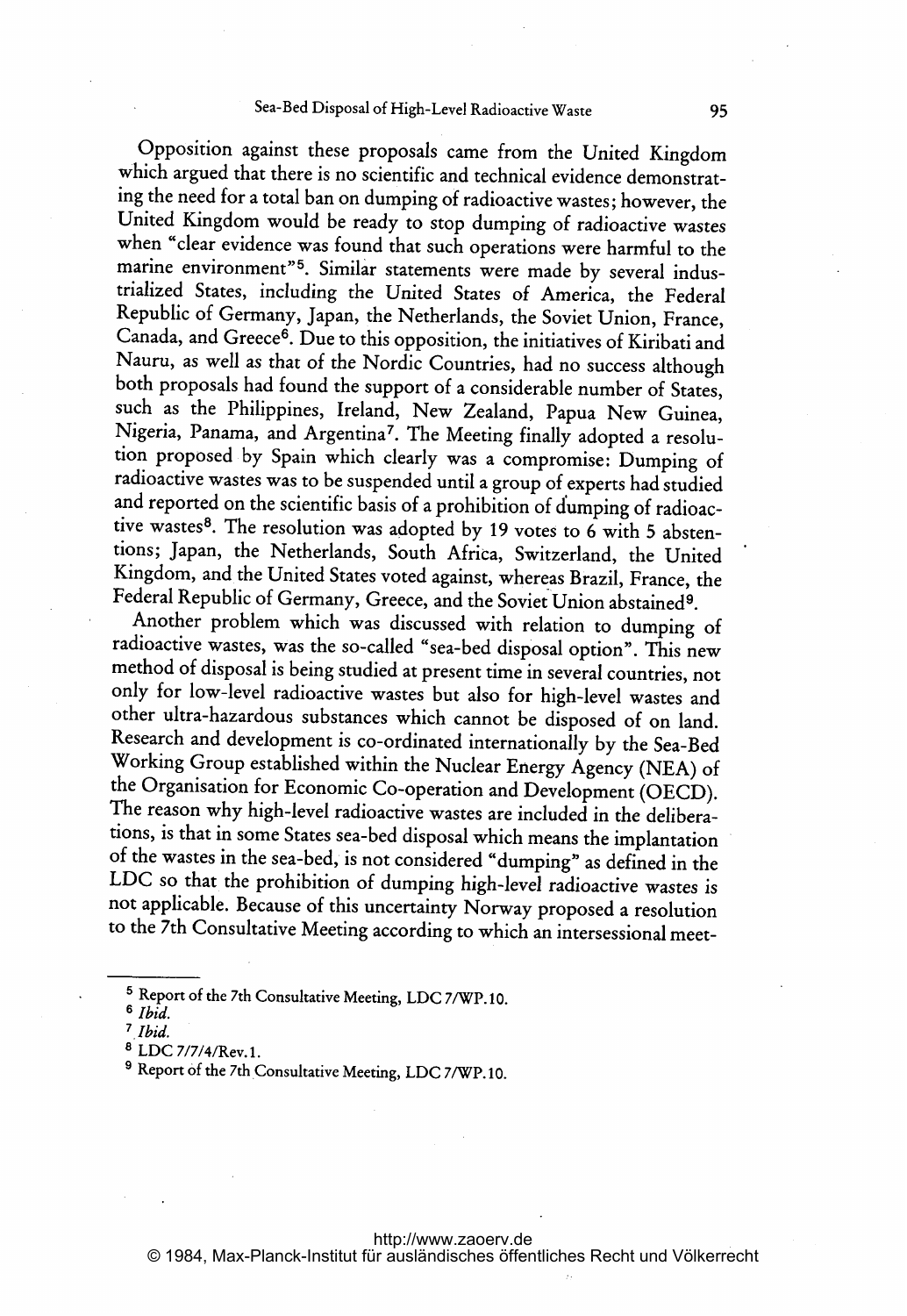#### 96 Gündling

ing of legal experts should be convened dealing with the question of the legality of "sea-bed emplacement"<sup>10</sup>. The meeting of legal experts has in the meantime taken place from December 12 to 14, 1983.

The following remarks concentrate on the problem of sea-bed disposal of radioactive wastes, but the question of legality of this new disposal method cannot be dealt with in all aspects and details. The main interest is to find an answer to the question of whether or not sea-bed disposal is "dumping", and in particular, whether or not sea-bed disposal of high-Ievel radioactive wastes is consistent with the LDC.

## II. Disposal of Radioactive Waste at Sea: Practice and Legal Basis

The practice of disposal of radioactive wastes at sea<sup>11</sup> began in 1946 by the United States which, until 1970, dumped wastes with an activity of about 95.000 curies. Most of these low-level wastes were dumped at two sites in the Atlantic Oceans off the coast of Maryland and Delaware, and on two sites in the Pacific <sup>a</sup> few miles off San Francisco, California. Until 1967 the United Kingdom dumped nuclear wastes with an activity of about 45. 000 curies at several sites in the Atlantic. France and, Japan are also reported to have carried out dumping operations in the fifties and sixties. In 1967 and 1969, and from 1971 on every year, low-level wastes have been dumped under the control and co-ordination of the NEA on <sup>a</sup> site in the North Atlantic about <sup>700</sup> km north-west of the Spanish coast. In <sup>1967</sup> the participating States were the United Kingdom, the Federal Republic of Germany, the Netherlands, Belgium and France; in 1969 Italy, Sweden and Switzerland joined, whereas the Federal Republic of Germany stopped its activities. Since 1971, only Belgium, the Netherlands, Switzerland, and the United Kingdom have regularly taken part in the dumping operations in the Atlantic. The quantity of the wastes dumped into the sea has increased every year, and until 1979, wastes with an activity of more than half <sup>a</sup> million curies have been dumped in the Atlantic. The low-level

For more details see Robert S. Dyer, Sea Disposal of Nuclear Waste: A Brief History, in: Thomas C. Jackson (ed.), Nuclear Waste Management. The Ocean Alternative (New York etc. 1981), p.9ff.; David A. Deese, Nuclear Power and Radioactive Waste (Lexington, MA, Toronto 1978), p. <sup>45</sup> ff.; Daniel P. F inn, Ocean Disposal of Radioactive Wastes: The Obligation of International Cooperation to Protect the Marine Environment, Wastes: The Obigation of International Law 21 (1981), p.621 ff.; S. A. B o eh m e r - Christian sen, Dumping Nuclear Waste into the Sea. International Control and the Role of Science and Law, Marine Policy <sup>7</sup> (1983), p. 25 ff.

<http://www.zaoerv.de> © 1984, Max-Planck-Institut für ausländisches öffentliches Recht und Völkerrecht

<sup>10</sup> LDC 7/WP.9.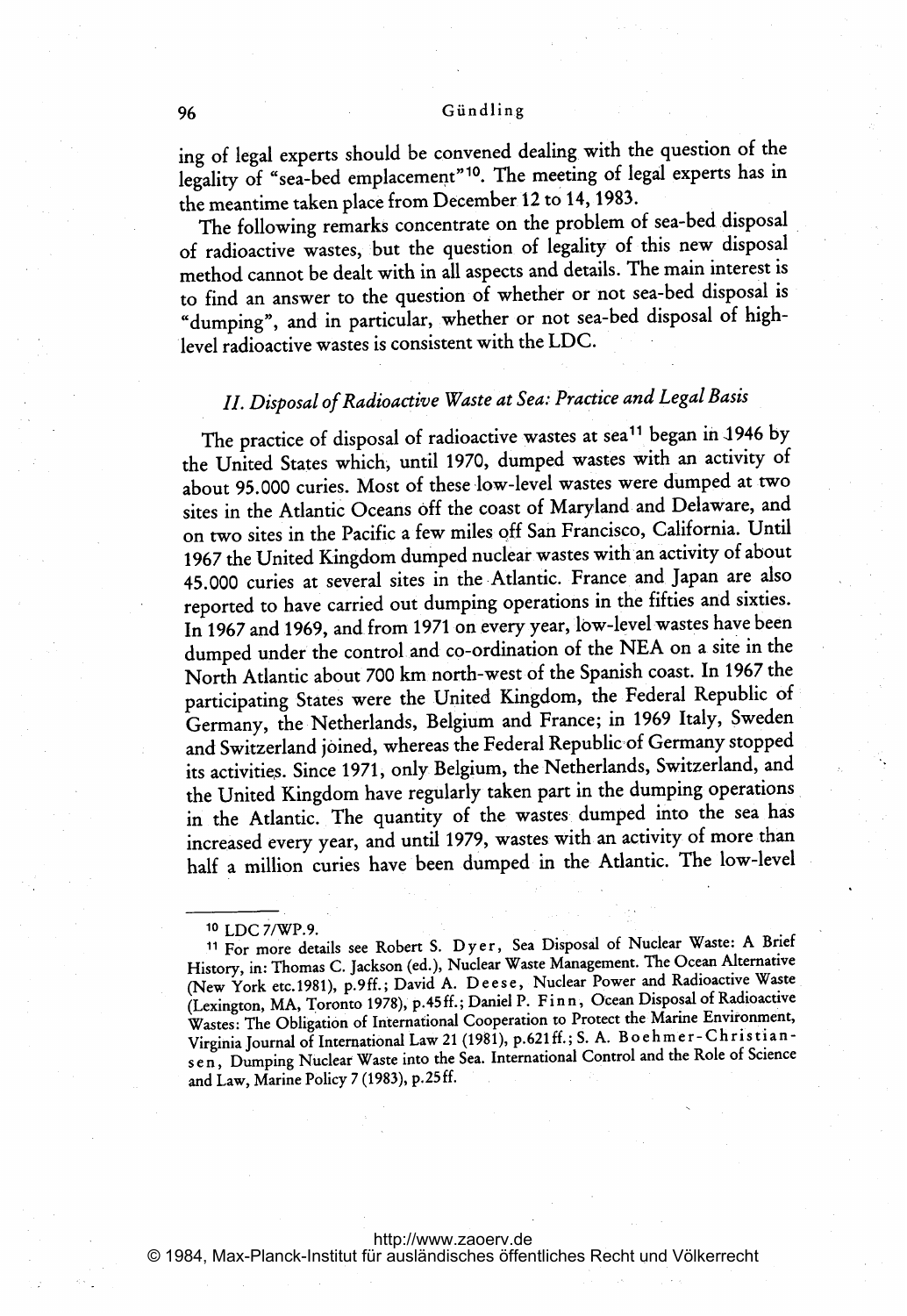wastes which have been dumped until today, are equipment and materials from all stages of the production of atomic energy, but also from the production of nuclear weapons, and from laboratories and hospitals.

The first legal regulations were established when the practice of dumping of radioactive wastes had been going on for more than <sup>a</sup> decade. The Geneva Convention on the High Seas adopted at the First United Nations Conference on the Law of the Sea in 1958, reads in Art.25:

"(I) Every State shall take measures to prevent pollution of the seas from the dumping of radio-active waste, taking into account any standards and regulations which may be formulated by the competent international organizations.

(2) All States shall co-operate with the competent international organizations in taking measures for the prevention of pollution of the seas or air space above, resulting from any activities with radio-active materials or other harmful agents".

These were only vaguely formulated obligations which could hardly influence practice in <sup>a</sup> significant way.

A more effective means of control of the disposal of radioactive waste at sea was created when, on December 29, 1972, the LDC was adopted<sup>12</sup>. The Convention prohibits dumping of certain wastes and substances considered as particularly dangerous (Art. IV (1) (a) and Annex I), whereas dumping of other substances may be permitted either with <sup>a</sup> "special permit" (Art.IV (1) (b) and Annex 11) or with <sup>a</sup> "general permit" (Art.IV (1) (c)). Annex <sup>I</sup> contains the "black list" of prohibited matter, and this list includes also "high-level radioactive wastes or other high-level radioactive matter"; consequently dumping of these substances is prohibited, and may only be allowed according to the exemption clauses contained in Art.V (e.g. force majeure, danger to human life, emergencies13). According to Annex <sup>11</sup> ("grey list") dumping of "radioactive wastes or other radioactive matter not included in Annex I" may be permitted and, therefore, lowlevel radioactive waste may be disposed of at sea with <sup>a</sup> "special permit". Annex <sup>I</sup> of the LDC makes it <sup>a</sup> duty for the "competent international body, at present the IAEA", to define "on public health, biological or other grounds" the high-level radioactive wastes the dumping of which is prohibited, and to adopt recommendations for the issue of "special per-

7 Za6KY 44/1

<sup>&</sup>lt;sup>12</sup> See note 1 above. For an evaluation of the Convention as a whole see Lothar G undling, Rechtsprobleme der Abfallbeseitigung auf See, Natur und Recht 4 (1982), p.41 ff.

<sup>&</sup>lt;sup>13</sup> It may be added that according to the German Law on Dumping of Wastes By Ships and Aircraft of February 11, 1977 (BGBI.II, p. 165ff.), dumping of wastes including those of Annex I may be permitted also in cases of "compelling public interests" (Art.2 (4)). This is a highly controversial provision, cf. Gündling, op. cit., p.50.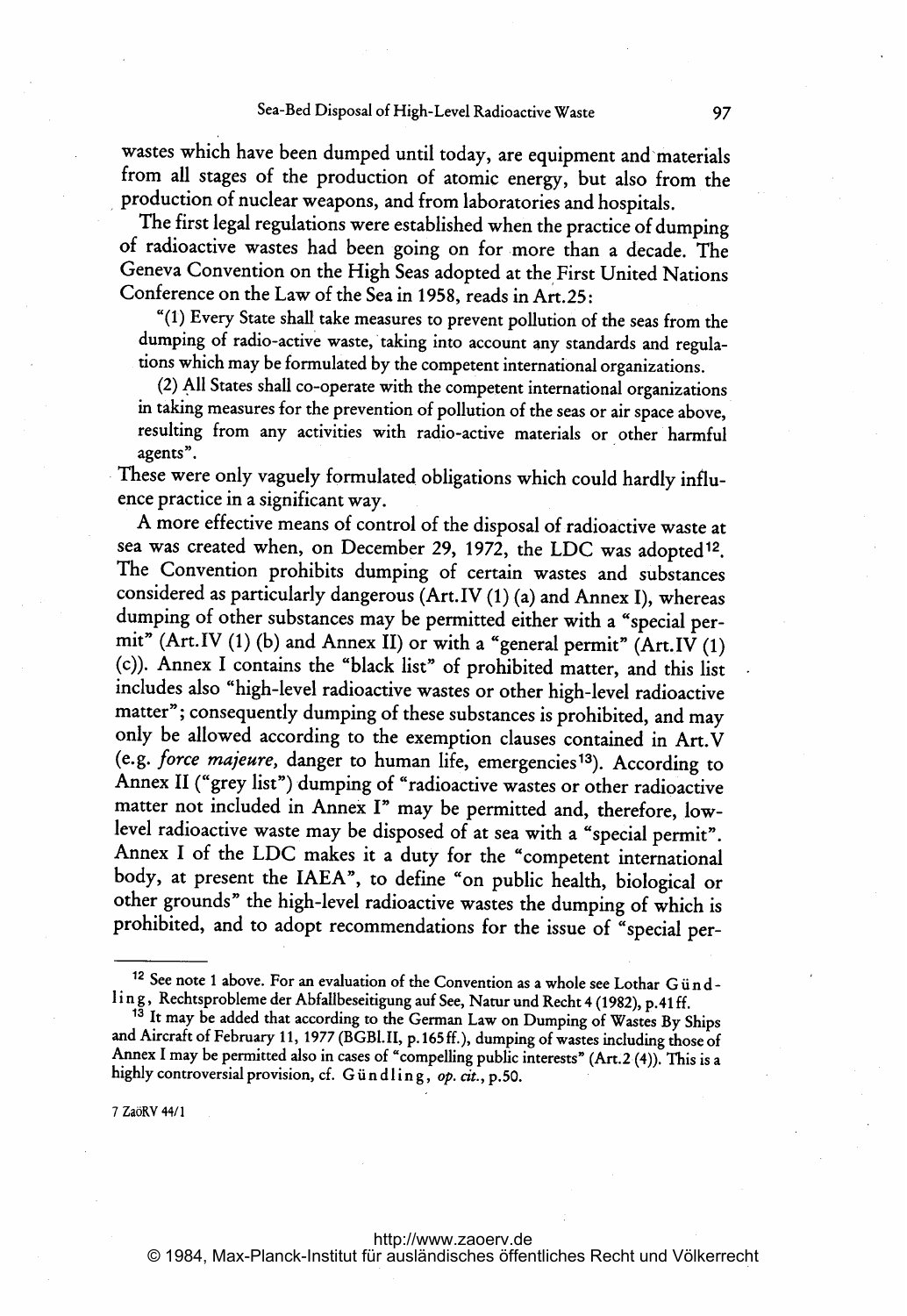mits" for the Wastes and substances that may be, dumped. The IAEA, having adopted, in 1975, "Provisional Definitions and Recommendations"14, revised these Definitions and Recommendations in 197815.

The above-described concept for the treatment of radioactive wastes prohibition of dumping of high-level radioactive wastes, "special permits" for other radioactive wastes – is not uncontested. Some member States of the LDC, in particular the United Kingdom, argue that for the purposes of waste disposal, the distinction between high-level radioactive wastes and low-level radioactive wastes as well as a definition based on initial concentrations is not useful and has no scientific basis; more important than initial concentrations, it is argued, are the release rates<sup>16</sup>. The majority of the member States, however, does not share this position, and until now has opposed an amendment to Annex 1.

The Convention for the Prevention of Marine Pollution by Dumping from Ships and Aircraft, signed at Oslo on February\* 15,1972, and entered into force on April 7, 1974 - Oslo Convention<sup>17</sup> -, does not mention radioactive wastes in its lists of substances, either in the "black list" or in the "grey list". This does not mean, however, that radioactive wastes are excluded from the regulatory framework; they may be included through one of the general categories of substances listed in Annexes I and II of the Oslo Convention<sup>18</sup>. Two other regional agreements which are also interesting in the European context, the Convention on the Protection of the Marine Environment of the Baltic Sea Area - Helsinki Convention<sup>19</sup> -, and the Convention for the Protection of the Mediterranean Sea against Pollu-

<sup>14</sup> IAEA Doc. INFCIRC.. /205 and INFCIRC./205/Add. 1.

<sup>15</sup> INFCIRC. /205/Add. <sup>I</sup> /Rev. 1, ILM <sup>18</sup> (1979), p. <sup>826</sup> ff.

<sup>16</sup> See Report of the 3rd Consultative- Meeting of the LDC, IMCO Doc. LDC 111/12, of October 24, 1978, ILM 18 (1979), pp.817ff. (818).

<sup>17</sup> ILM <sup>11</sup> (1972), p.262 ff.; BGBI. <sup>1977</sup> 11, p. <sup>169</sup> ff.

<sup>18</sup> Annex <sup>I</sup> contains the following substances: organohalogen compounds, organosilicon compounds, substances "which have been agreed between the Contracting Parties as likely to be carcinogenic under the conditions of disposal", mercury, cadmium, and persistent plastics and other persistent synthetic materials; in Annex II the following substances are listed: arsenic, lead, copper, zinc and their compounds, cyanids and fluorides, and pesticides and their by-products not covered by Annex 1, containers scrap metal, tar-like substances liable to sink to the sea bottom and other bulky wastes which may present <sup>a</sup> serious obstacle to fishing or navigation, and substances which, though of <sup>a</sup> non-toxic nature, may become harmful due to the quantities in which they are dumped or which are liable to seriously reduce amenities.

<sup>19</sup> Signed on March 22, 1974, entered mto force on May 5, 1980, ILM <sup>13</sup> (1974), p. <sup>546</sup> ff.; BGBI. 109 11, p. <sup>1229</sup> ff.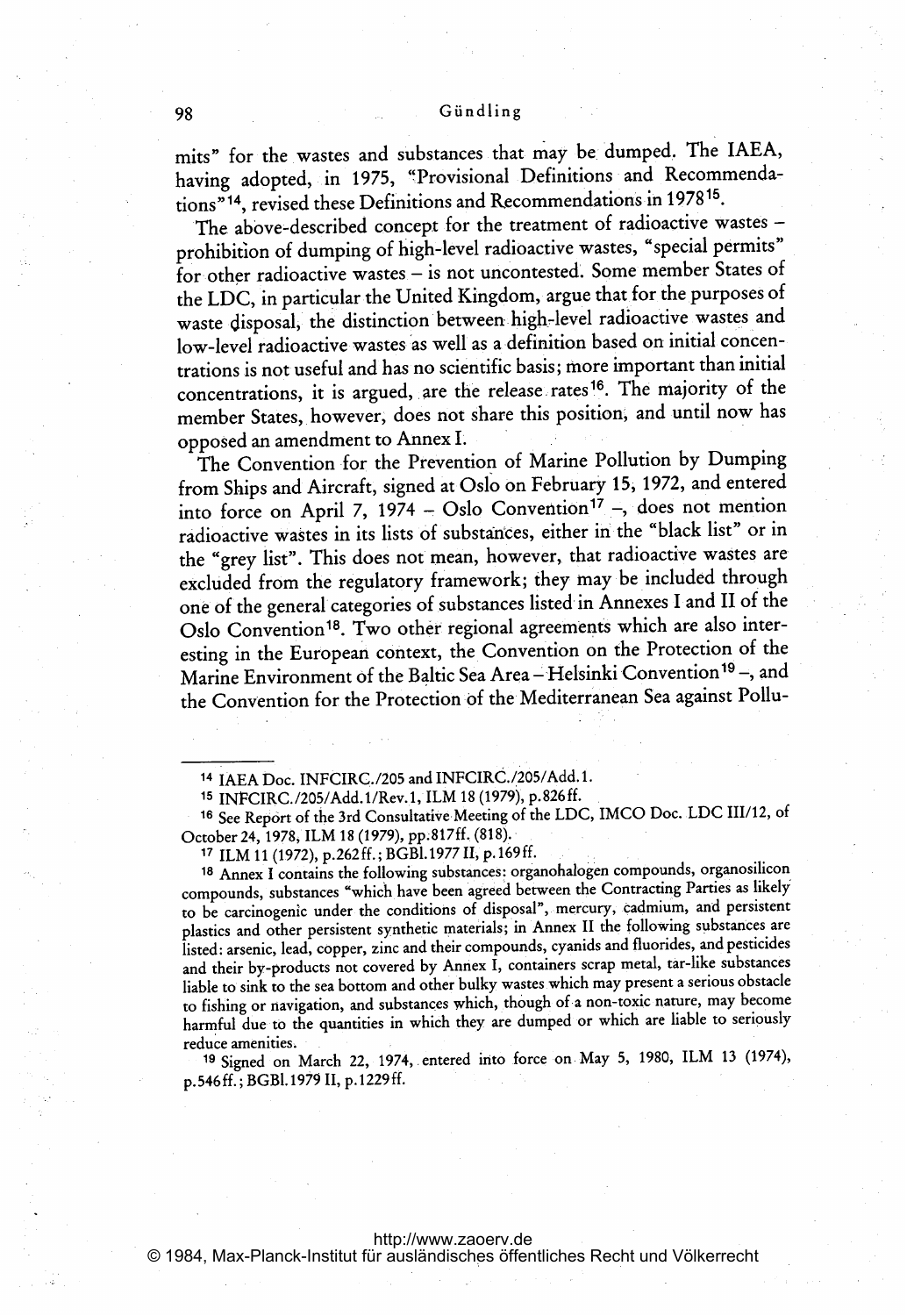$tion - Barcelona Convention<sup>20</sup> - make specific reference to radioactive$ wastes. Although the Helsinki Convention does not include radioactive wastes in the "black list", "radioactive materials" are mentioned in the "grey list" of Annex <sup>11</sup> which means that these materials may be dumped with <sup>a</sup> "special permit". The Barcelona Convention, on the other hand, prohibits dumping of "high- and medium- and low-level radioactive matter to be defined by the IAEA", and allows dumping of other radioactive substances provided that <sup>a</sup> permit is issued for these substances.

In <sup>1977</sup> the Council of the OECD adopted <sup>a</sup> Multilateral Consultation and Surveillance Mechanism for Sea Dumping of Radioactive Waste<sup>21</sup>, the purpose of which is to foster the objectives of the LDC (Art. 1). According to this Mechanism, the NEA is obliged to adopt standards, guidelines, recommended practices and procedures for the safe dumping of radioactive waste at sea; to assess and keep under review studies made of the environmental, ecological and radiological protection aspects of sea dumping of radioactive wastes; and to assess and review the suitability of both used and proposed disposal sites. The participating States assume the obligation to notify NEA of their dumping operations, and accept that <sup>a</sup> representative of the Director General be present during the dumping operation in order to verify that the operation is in accordance with the provisions of the Mechanism.

### III. The Sea-Bed Disposal Option and the LDC

For several years, <sup>a</sup> new method of disposing of radioactive wastes has been under discussion, in particular in the United States, namely that of implanting radioactive wastes in the sea-bed<sup>22</sup>. Different techniques are under consideration, e.g. implantation through penetration by gravity projectiles (penetrometers), through winch-controlled fall and penetration, or implantation in drilled holes. The advantages expected from this new method of "sea-bed emplacement", are said to be that radioactive wastes could be isolated almost totally from the human environment, in particular

<sup>&</sup>lt;sup>20</sup> Signed with Protocol on the Prevention of Pollution of the Mediterranean Sea by Dumping from Ships and Aircraft, and the Protocol Concerning Co-operation in Combatting Pollution of the Mediterranean Sea by Oil and Other Harmful Substances in Cases of Emergency, on February 16, 1976, ILM <sup>15</sup> (1976), p.285ff. The Convention and the two Protocols became effective on February 12, 1978.

<sup>21</sup> Decision of the Council of July 22, 1977, ILM <sup>17</sup> (1978), p. <sup>445</sup> ff.

<sup>22</sup> See Deese (note 11), p.11ff.; Finn (note 11), p.642ff.; Boehmer- Christians e n (note 11), p.33.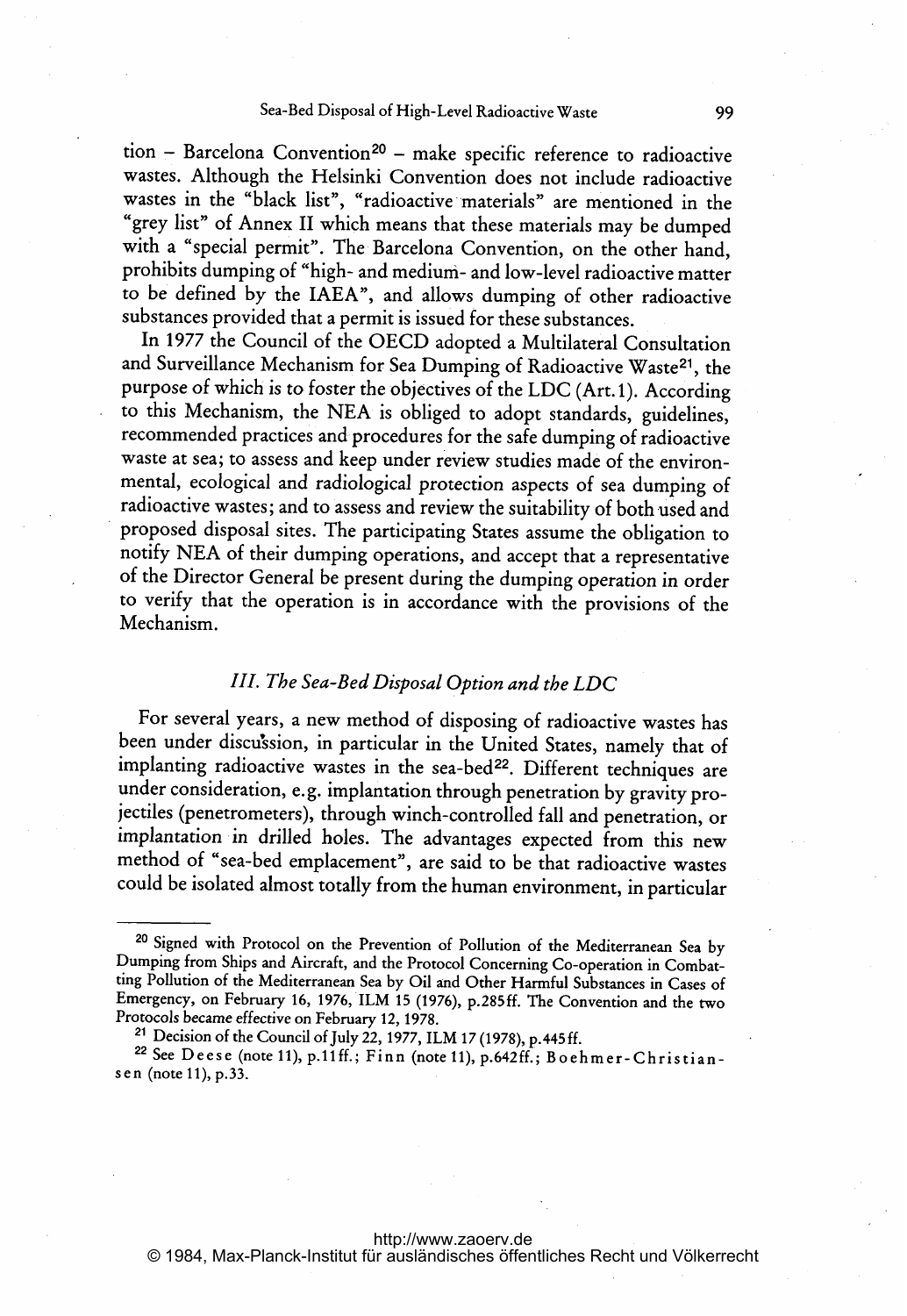#### 100 Gündling

when using the flat, inaccessible and biologically unproductive deep ocean floor in the central regions of tectonic plates. Because of this optimistic evaluation it is also under consideration to implant in the sea-bed highlevel radioactive wastes and other ulira-hazardous substances which cannot be dumped on land without serious risks for the environment. High-level radioactive wastes come principally from the highly radioactive fuel rods used in nuclear power plants. By'reprocessing spent fuel rods, unused uranium and plutonium can be removed, but the reprocessing procedure leaves behind highly radioactive fission products as well as certain quantities of uranium, plutonium. and other transuranic elements. Transuranics may loose their radioactivity only after hundreds of thousands of years; Plutonium 239, one of the most toxic transuranics, has a half-life of 24.000 years, which means it takes 24.000 years to loose half of its radioactivity, and another 24.000 years to loose half of the remaining activity etc.

An answer to the question whether "sea-bed emplacement" of radioactive wastes, and in particular the. emplacement of high-level radioactive wastes, is consistent with the LDC, depends, first of all, on whether or not "sea-bed emplacement" is to be considered "dumping" within the meaning of the Convention. To answer this question in the affirmative would mean that emplacement of high-level radioactive wastes cannot take place.

Art. III of the LDC defines "dumping" as

"any deliberate disposal at sea of wastes or other matter from vessels, aircraft, plat-forms or other man-made structures at sea".

In the French text of the Convention, the definition reads:

«Immersion» signifie: tout rejet délibéré dans la mer de déchets et autres matières à partir de navires, aéronefs, plate-formes ou autres ouvrages placés en mer».

In Spanish, an authentic language of the Convention along with English and French, "dumping" is defined as follows:

«Por «vertimiendo» se entiende: toda evacuación deliberada en el mar de desechos u otras matieres effectuadas desque buques, aeronaves, plataformas u otras construcciones en el mar».

The definition of "dumping" in the LDC is open to different interpretations; it may be understood. in both <sup>a</sup> narrow and <sup>a</sup> wider sense. The English text suggests an jnterpretation of the definition covering all activities which are effected "af sea". According to this interpretation, which may be considered the wider one, recently developed disposal methods like incineration at sea or implantation of wastes in the sea-bed may easily be identified as "dumping" within the Convention. However, taking the French or Spanish definition it may be argued that "dumping"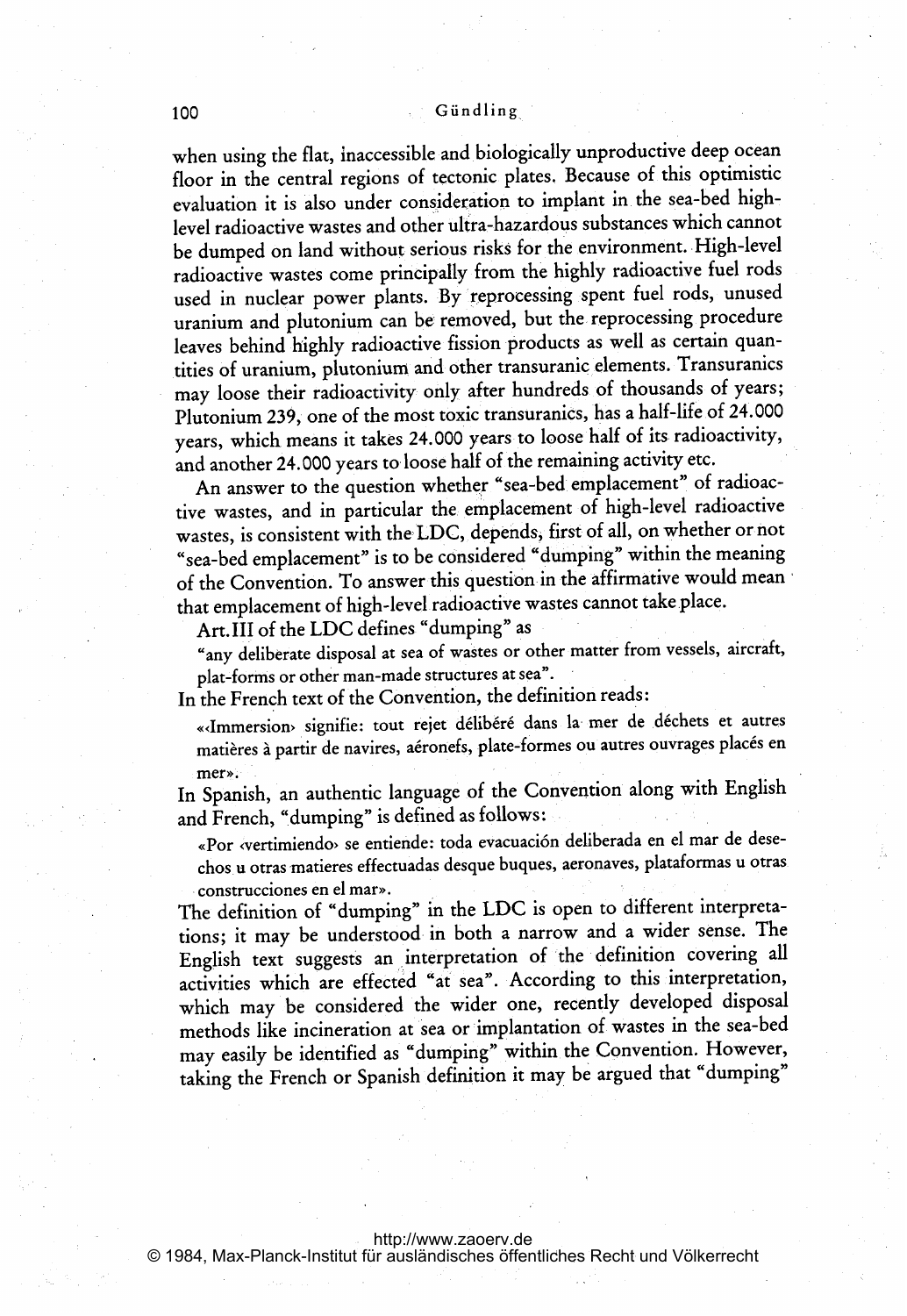means only those activities by which wastes are introduced "into the sea" and remain "in the sea". And if, in addition, "sea" is also understood in <sup>a</sup> narrow sense so as to mean only the water column and the surface area of the sea-bed, then implanting wastes in the sea-bed could be regarded as <sup>a</sup> disposal method which is not "dumping", but which is <sup>a</sup> method comparable to that of disposing of wastes in geological formations on land.

Yet, such <sup>a</sup> narrow interpretation raises questions and doubts with regard to the objects and purposes of the LDC. As can be seen from the preamble and the fundamental provisions of Arts.1 and II, the purpose of the Convention is to protect the marine environment as a whole, and not only parts of it, against the dangers resulting from the disposal of wastes and hazardous substances. Art.L. furthermore, clearly shows that the marine environment is to be protected against any danger resulting from waste disposal thus aiming at <sup>a</sup> comprehensive protection of the marine environment against these dangers. The fact that the sea-bed and subsoil are also protected and are considered part of the marine environment, is evidenced by that part of the preamble which makes reference to Resolution 2749 (XXV) of the General Assembly of the United Nations on the Principles Governing the Sea-Bed and the Ocean Floor and the Subsoil thereof beyond the Limits of National jurisdiction. Moreover, the general practice of the United Nations as laid down in resolutions, suggests that the term "marine environment" be understood so comprehensively as to mean not only the water column but also the sea-bed and subsoil<sup>23</sup>. A number of treaties may be added here defining "marine environment" in <sup>a</sup> similar way, e.g. the Convention on the High Seas of 195824, the Sea-Bed Treaty of 1970<sup>25</sup>, the Helsinki Convention of 1974<sup>26</sup>, the Barcelona Convention of 1976<sup>27</sup>, and the Kuwait Convention of 1978<sup>28</sup>. Finally, the new Convention on the Law of the Sea, adopted on December 10, 1982, contains <sup>a</sup> number of provisions clearly indicating that the water column, seabed and subsoil are always considered a unity<sup>29</sup>. Therefore, one can only come to the conclusion that the term "marine environment" means both

<sup>23</sup> General Assembly Res.2340 (XXII); <sup>2467</sup> (XXIII); <sup>2574</sup> (XXIV); <sup>2749</sup> (XXV); <sup>2750</sup> (XXV); 2881 (XXVI); 3029 (XXVII); 3016 (XXVII); 3067 (XXVIII); 3171 (XXVIII); ECO-SOC Res. <sup>1737</sup> (LIV); UNCTAD Res. <sup>51</sup> (111).

<sup>24</sup> Art. 24.

<sup>&</sup>lt;sup>25</sup> Art. I.

<sup>26</sup> Art. 10.

<sup>27</sup> Art. 7.

<sup>28</sup> Art.VII.

<sup>29</sup> E.g. Arts.2(2); 34(l); 49(4); 56(l) (a).